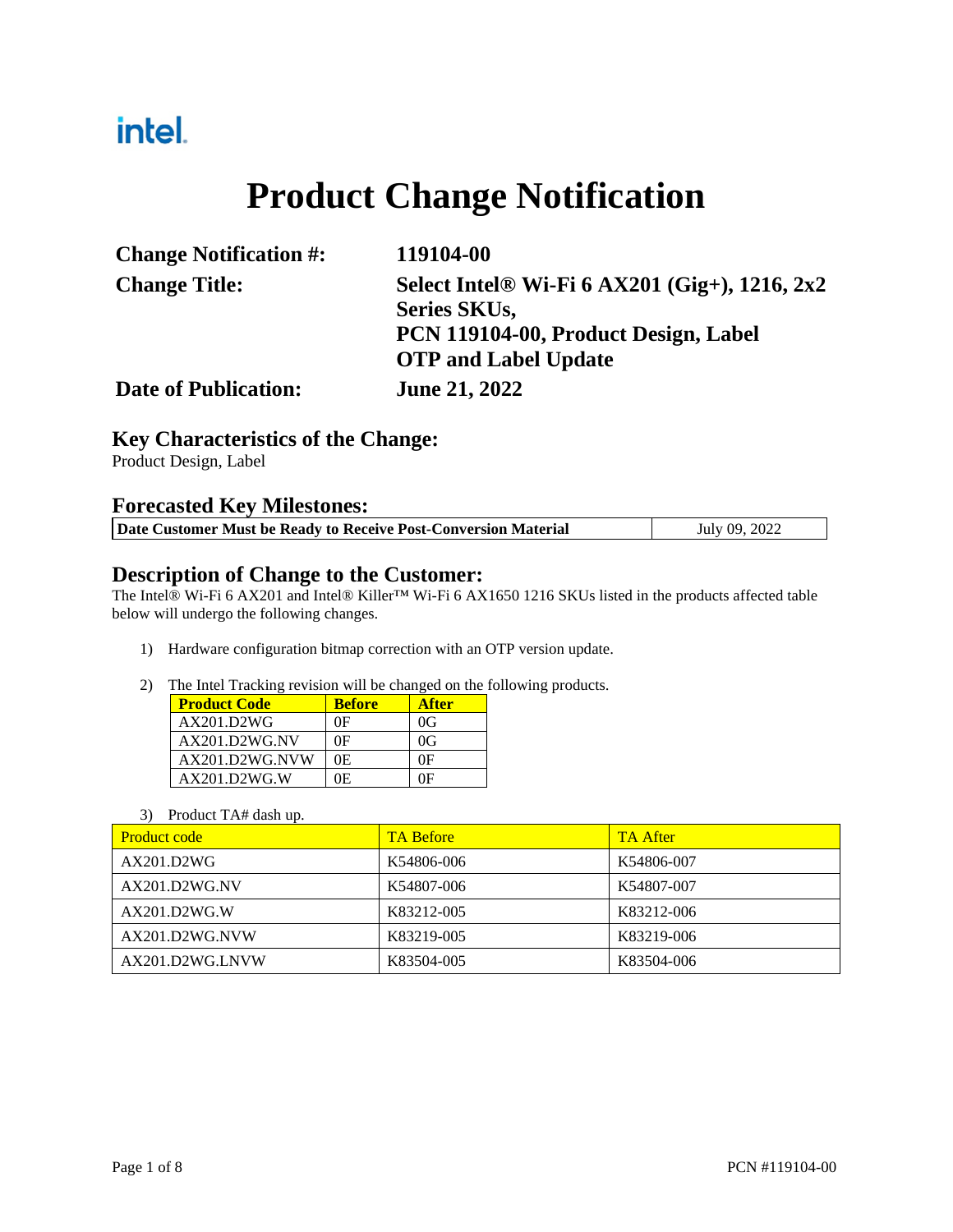

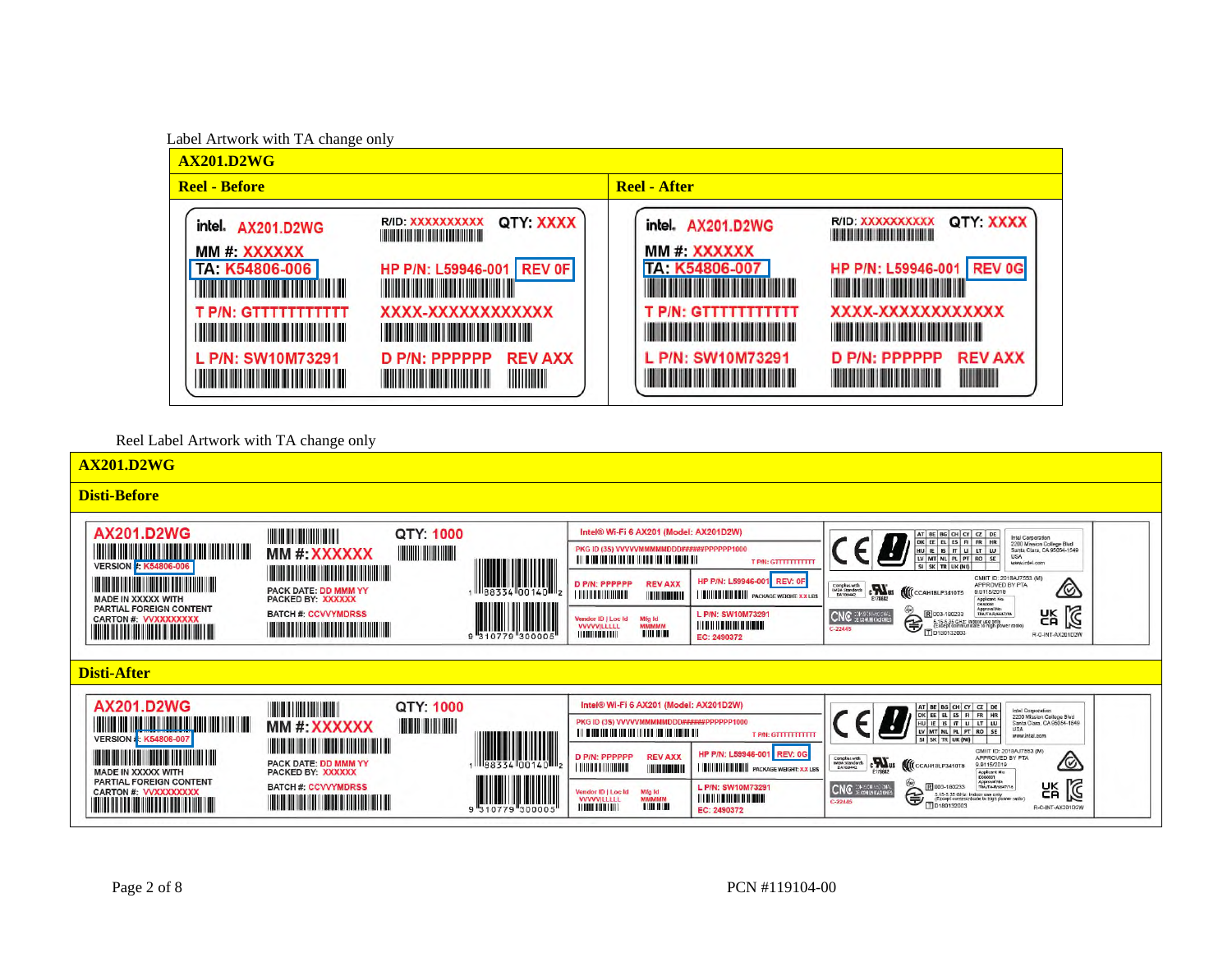

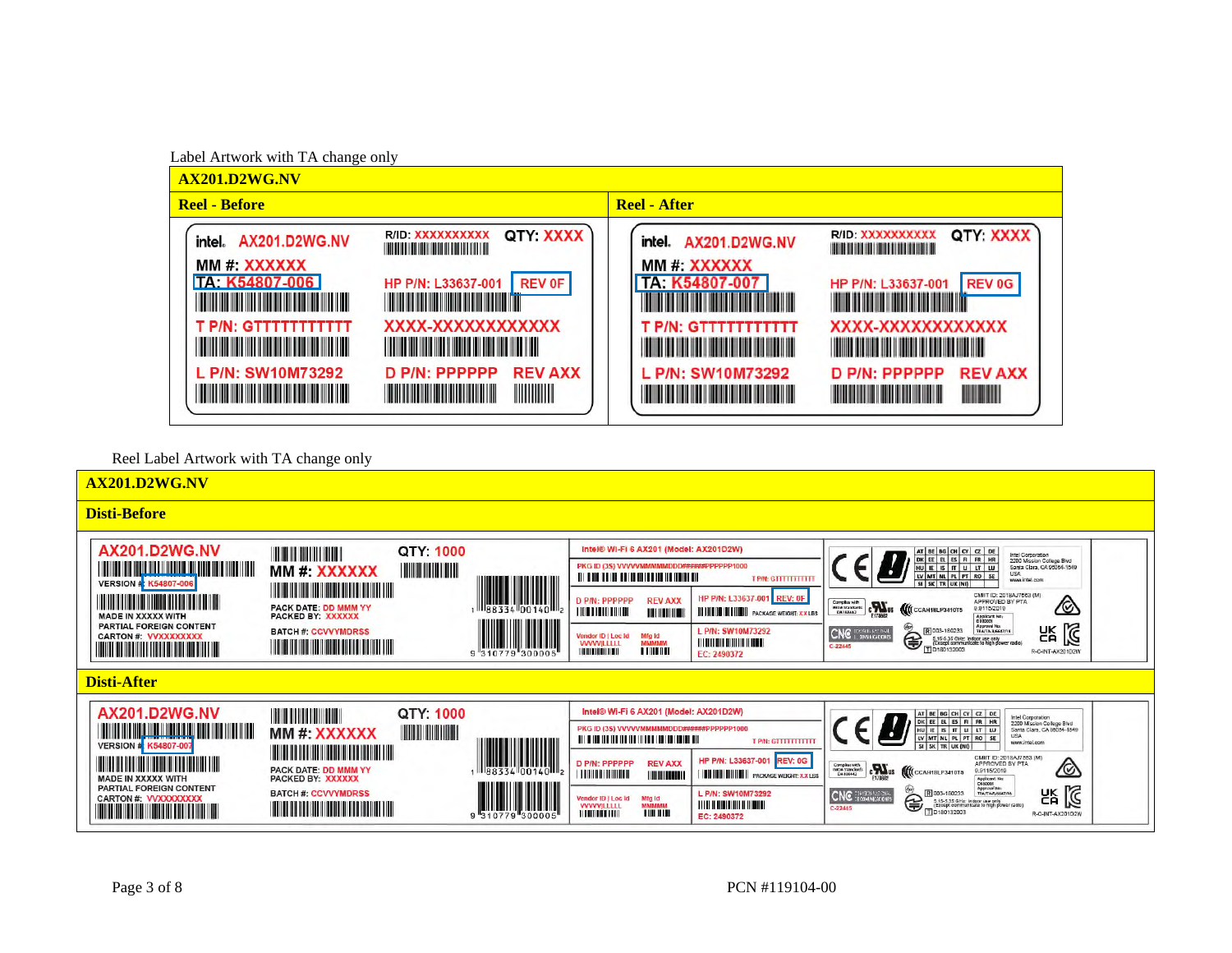

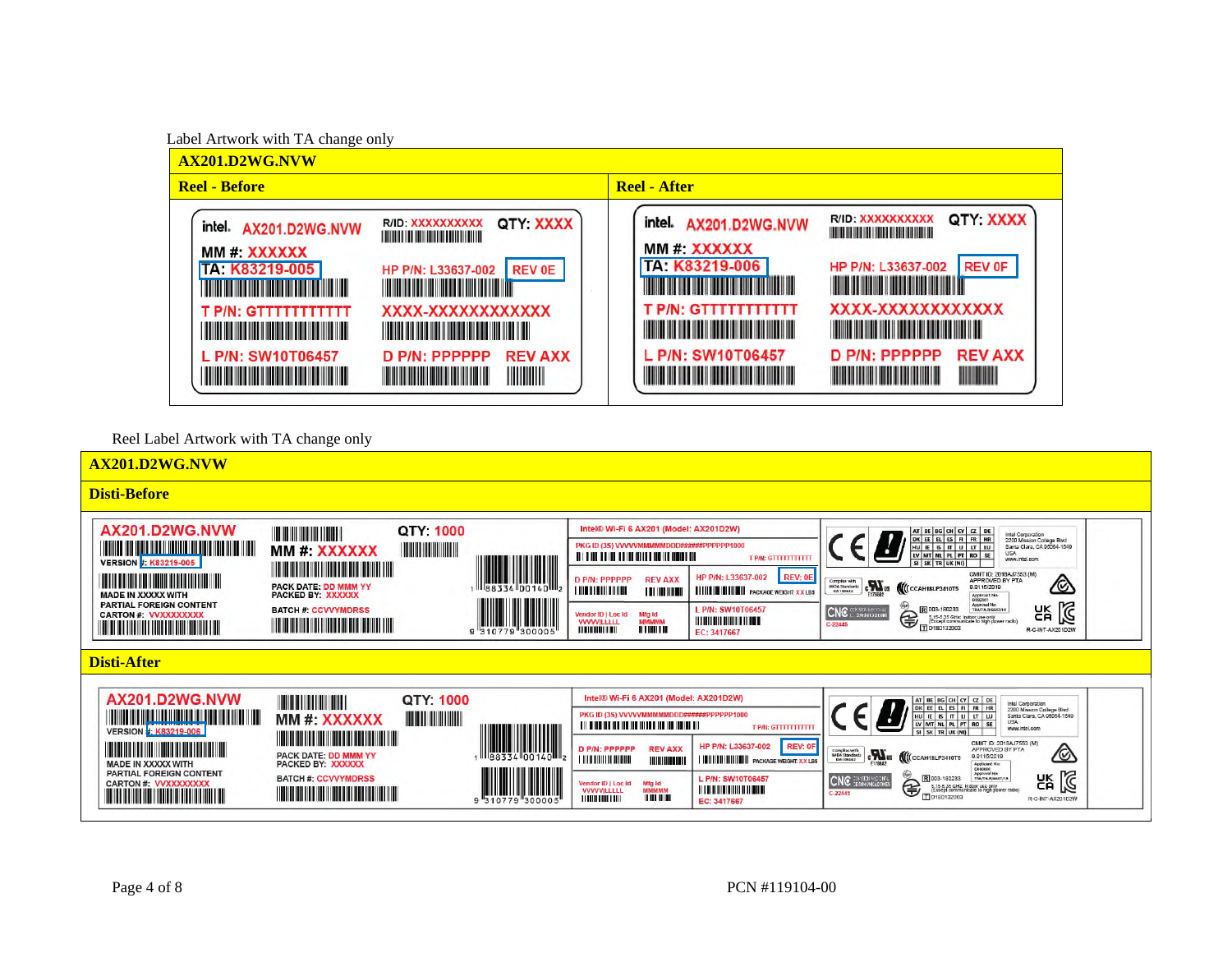

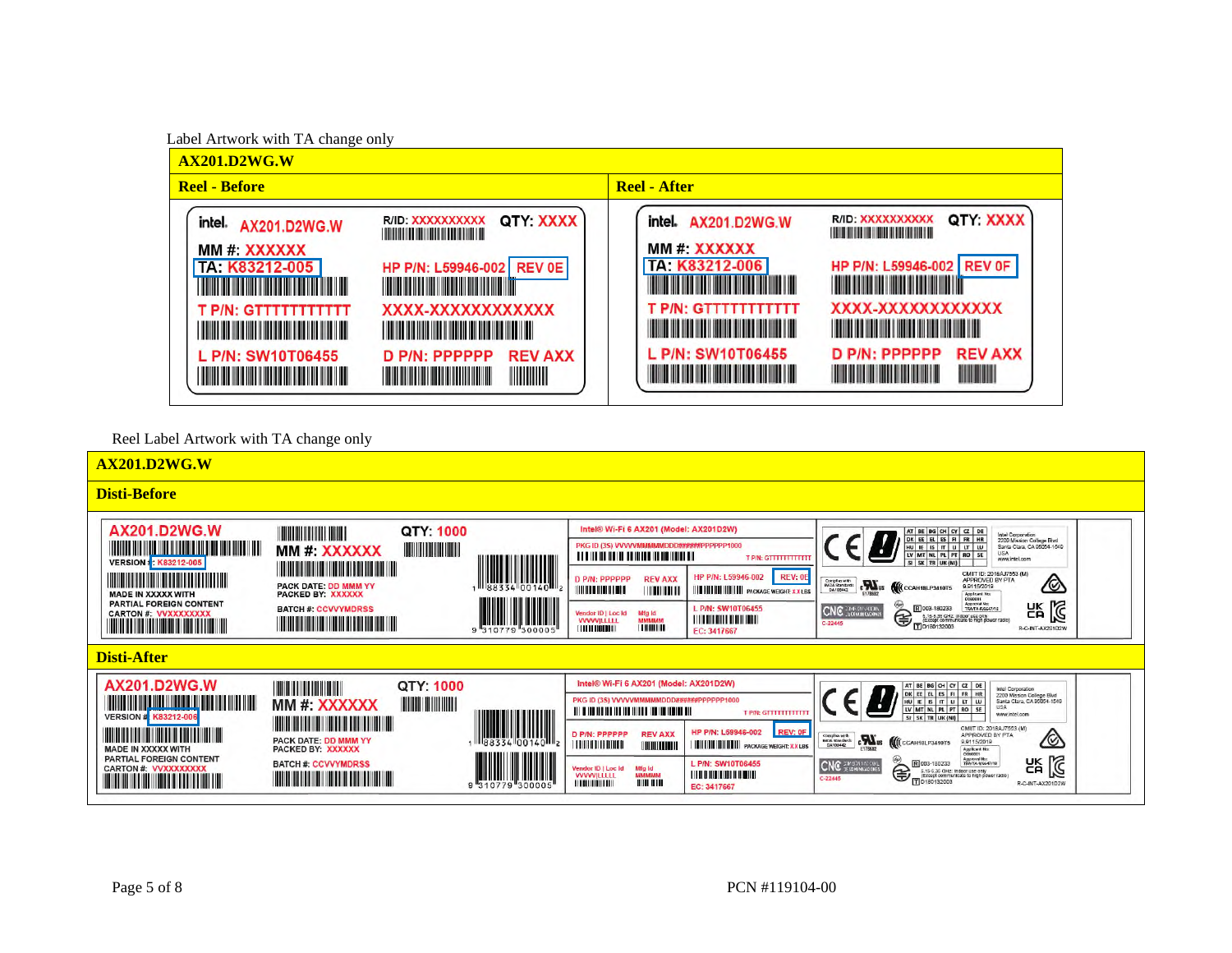

| <b>Product code</b> | <b>TA Before</b> | TA After   |
|---------------------|------------------|------------|
| AX201.D2WG.LNVW     | K83504-005       | K83504-006 |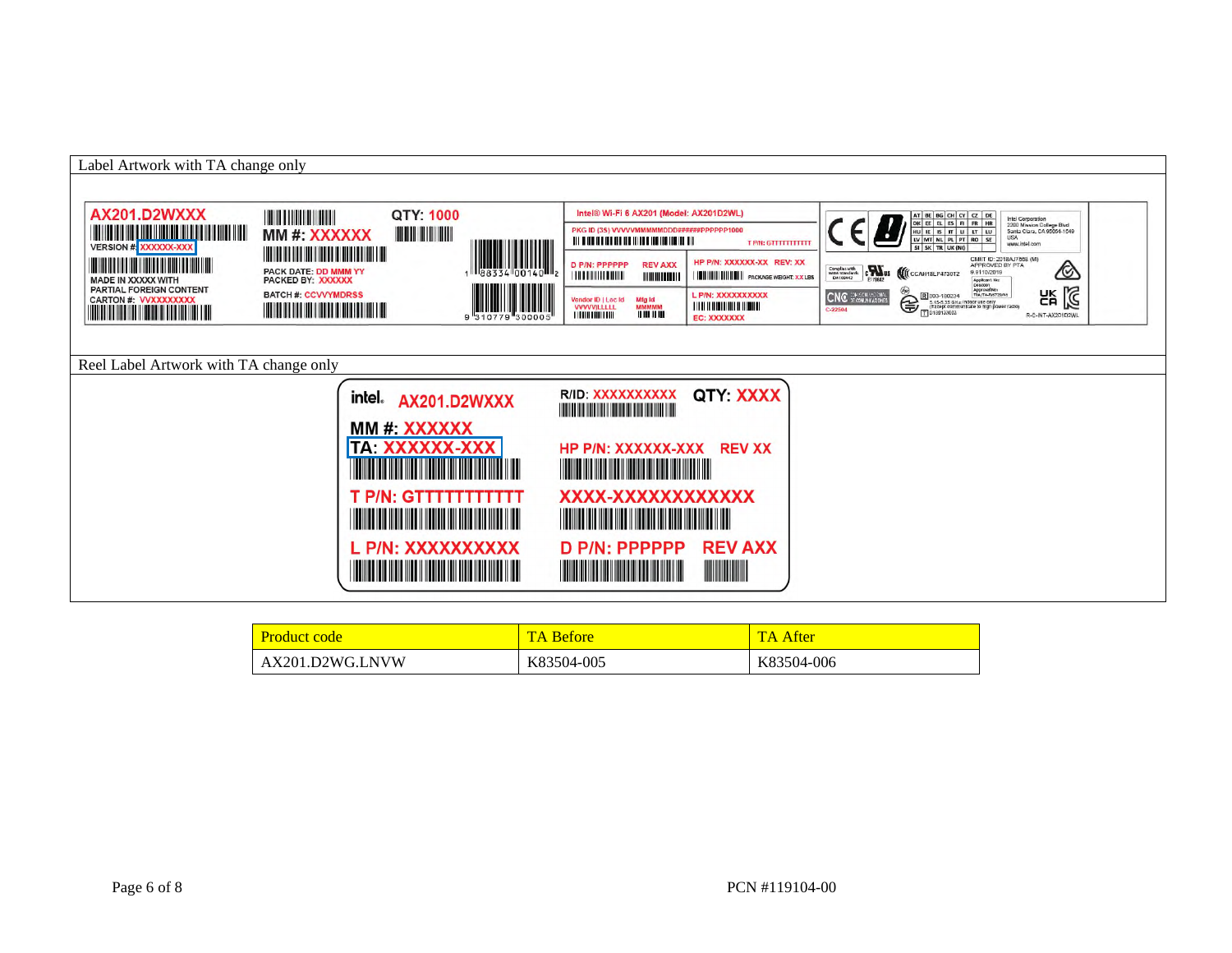## **Customer Impact of Change and Recommended Action:**

The label and hardware configuration bitmap changes to the products do not affect functionality. Intel anticipates no impact to customers.

Intel will attempt to deplete pre-conversion material before shipping post-conversion material but there is a possibility of Intel shipping mixed inventory. Therefore, customers will need to manage and migrate to the postconversion material as soon as possible.

Milestone dates are estimates and subject to change based on business and operational conditions.

Please contact your local Intel Field Sales Rep if you have any further questions about these changes.

| <b>Marketing Name</b>                                                               | ິ<br><b>Product Code</b> | MM#    | <b>Pre Change</b><br>TA | <b>Post Change</b><br>TA |
|-------------------------------------------------------------------------------------|--------------------------|--------|-------------------------|--------------------------|
| Intel <sup>®</sup> Wi-Fi 6 AX201 (Gig+), 1216, 2x2<br>$AX+BT$ , $vPro@$             | AX201.D2WG               | 985857 | K54806-006              | K54806-007               |
| Intel® Wi-Fi 6 AX201 (Gig+), 1216, 2x2<br>$AX+BT$ , No vPro $\circledR$             | AX201.D2WG.NV            | 985868 | K54807-006              | K54807-007               |
| Intel® Wi-Fi 6 AX201 (Gig+), 1216, 2x2<br>$AX+BT$ , $vPro@$                         | AX201.D2WG.W             | 999TDM | K83212-005              | K83212-006               |
| Intel <sup>®</sup> Wi-Fi 6 AX201 (Gig+), 1216, 2x2<br>$AX+BT$ , No vPro $\circledR$ | AX201.D2WG.NVW           | 999TDN | K83219-005              | K83219-006               |
| Intel <sup>®</sup> Wi-Fi 6 AX201 (Gig+), 1216, 2x2<br>AX+BT, No vPro®, LTE Coex     | AX201.D2WG.LNVW          | 999TDR | K83504-005              | K83504-006               |

### **Products Affected/Intel Ordering Codes:**

## **PCN Revision History:**

| <b>Date of Revision:</b> | <b>Revision Number:</b> | <b>Reason:</b>        |
|--------------------------|-------------------------|-----------------------|
| June 21, 2022            | 00                      | Original <sup>®</sup> |

## **Driginally Published PCN**